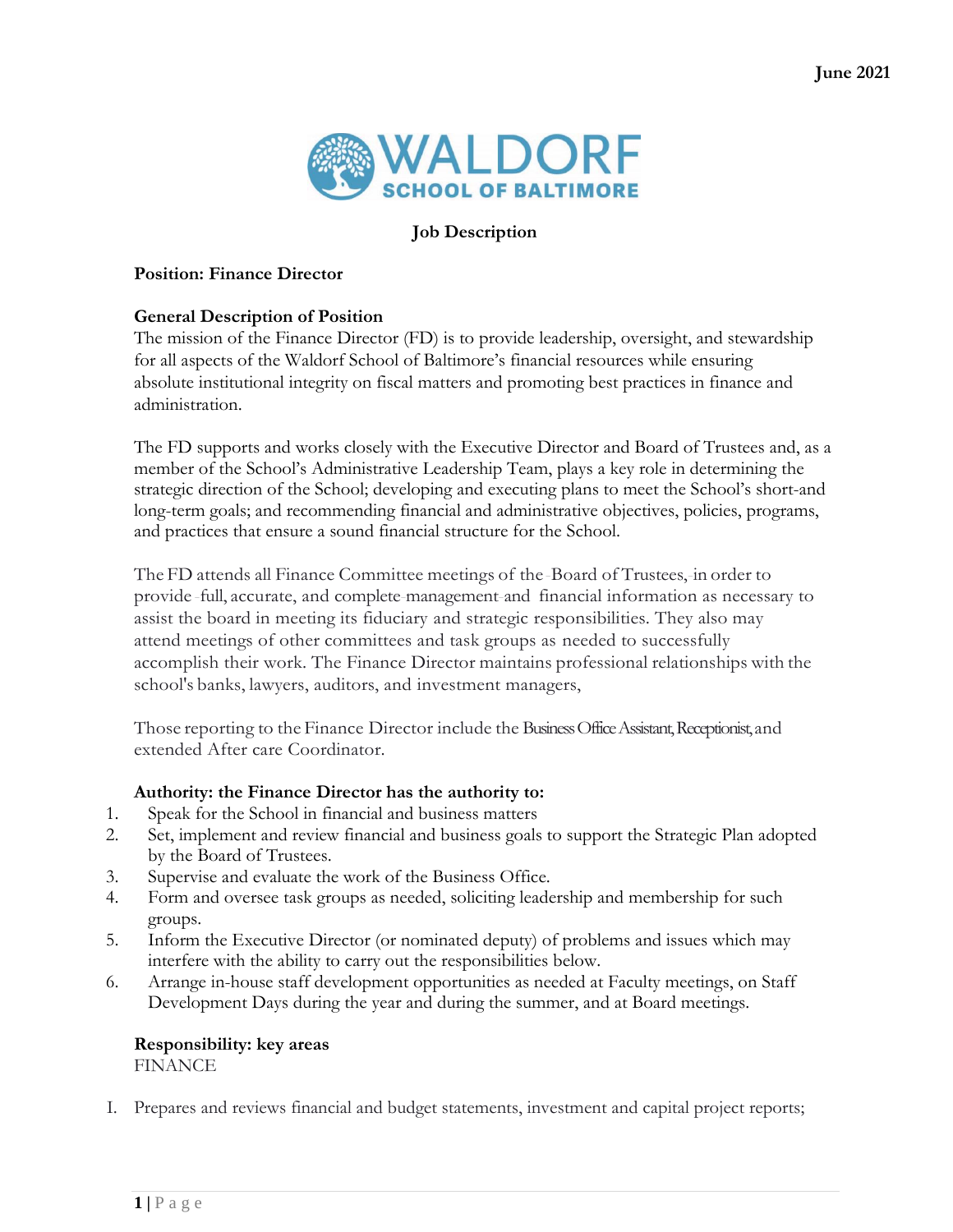manages income, expenditures, assets, and inventory.

- 2. Makes presentations to the ED, board and committees as appropriate. Keeps the ED and board informed as to the financial condition of the school.
- 3. Oversees the collection of all revenues and monitors the cash flow of all school funds.
- 4. Plans for the financing of major construction projects at direction of the ED and board committees and in collaboration with the Development Manager.
- 5. Monitors all loans and indebtedness, including interfund loans andtransfers.

## BUDGET

- I. Assembles preliminary annual budget and establishes need and priority of requests in consultation with the ED and the Academic Director. Collaborates with the Development Manager and Admission Director to articulate operating support targets as part of the annual plan.
- 2. Develops recommendationsto the finance committee for annual tuition increases, financial aid budget, and salary plan increments in consultation with the ED
- 3. Prepares annual budget proposal for finance committee review and approval.
- 4. Ensures that all expenditures are consistent with the approved budget, or that deviation from the budget is approved in advance by the appropriate authority.

# ACCOUNTING

- 1. Responsible for establishing and maintaining appropriate procedures and controls for all financial systems, in accordance with American Institute of Certified Public Accountants (AICPA) and Financial Accounting Standards Board (FASB) standards.
- 2. Oversees and ensures implementation of all business office activities involving payroll, accounts payable, accounts receivable, c ash, financial aid, general ledger, purchasing, employee benefit administration, taxes, costs center and other reports, and other accounting systems.
- 3. In collaboration with the ED, ensures compliance with all government regulations including ADA, OSHA, IRS reporting.
- 4. Coordinates relationship with the school's independent auditors and supervises preparation ofwork papers for annual audit. Responds to auditor's administrative recommendations in management letter.

#### STUDENT BILLING

- 1. Administers accounts receivable and works with the Database Administrator to administer students contracts and billing, including financial aid.
- 2. Responsible for oversight and collection of aged accounts receivable.
- 3. Works with parents on financial issues relevant to their children's enrollment at the school.

# PERSONNEL MANAGEMENT

- 1. In collaboration with the ED, establishes and supervises the administration of personnel programs and policies as they relate to hiring and termination procedures, time off, Workers' Compensation, safety, training, performance, evaluation and compensation.
- 2. Provides appropriate information to ED for salary comparisons, both internal and external, including preparing employment contracts.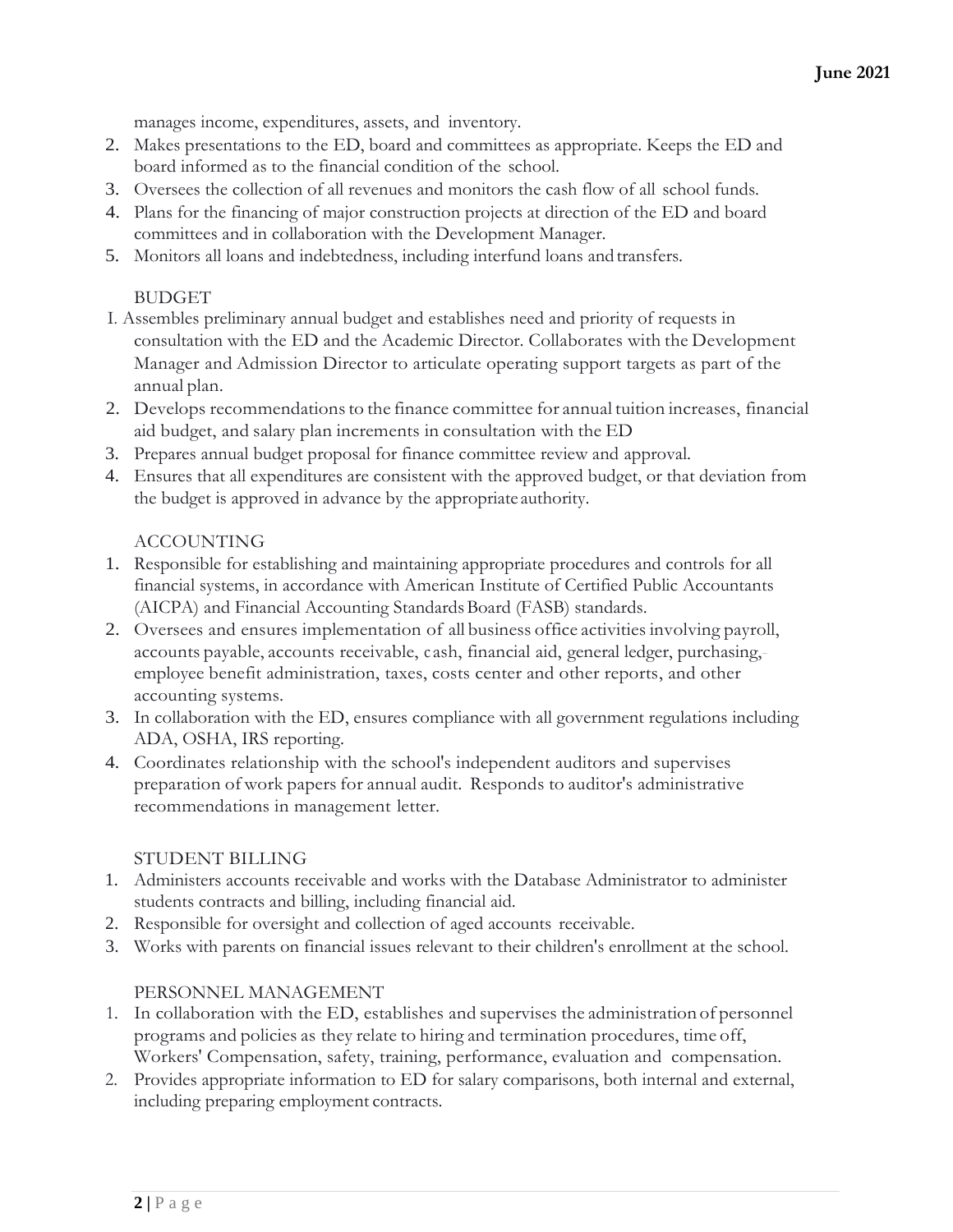- 3. Assists the ED and the board of trustees in establishing appropriate employee benefit programs. Recommends changes to enhance benefits and/or reduce costs.
- 4. Supervises the administration of benefit programs.
- 5. In conjunction with the ED, ensures that the school's personnel policies support its programs and that the school's actions regarding hiring, compensation, training, promotion and separation conform to state and federal requirements.

#### PHYSICAL PLANT

- 1. Collaborates with the Facilities Manager to ensure compliance, safety, and maintenance of campus facilities.
- 2. Works with the Buildings and Grounds Committee to oversee the RFP process and hiring of contractors as needed for campus development or remodeling projects.

### SAFETY AND INSURANCE

- 1. Works collaboratively with the ED and with insurance advisors and brokers to ensure that adequate, appropriate and cost effective insurance is in force, including public liability, property and casualty, directors and officers, and Workers Compensation.
- 2. Works collaboratively with the ED to coordinate any government and insurance inspectors to ensure that the school is operating consistent with health and safety codes. Ensures that violations are corrected in reasonable time and that necessary reports are filed in a timely manner.
- 3. Ensures compliance with MHD, MSDE, and WSB medical and wellness protocols and procedures.
- 4. Advises the ED of any situations which might have adverse safety or legal consequences for the school.

# COMMITTEE WORK

Works with the following Committees:

- 1. Full voting member of the Board of Trustees Finance Committee (Standing Committee)
- 2. Attends the Financial Aid committee
- 3. Attends the Buildings and Grounds Committee as needed.

# **PERSONAL QUALITIES, KNOWLEDGE, AND SKILLS NEEDED:**

- 1. Essential: Bachelor's degree. Preferably in business administration, accounting, finance or general management
- 2. Essential: Proficiency in Microsoft family of software, data base PCR or similar.
- 3. Essential: Knowledge of and experience in fiduciary principles, practices, and techniques of business administration specifically in the areas of:
	- i. accounting, financial analysis, budgeting and planning, and
	- ii. human resources,
- 4. Essential: Flexible and detailed orientated
- 5. Essential: Ability to relate to and work closely with diverse school constituents including faculty, staff, families, Trustees, and donors.
- 6. Essential: Excellent verbal and written communication skills; ability to communicate with employees, families, and members of the Board